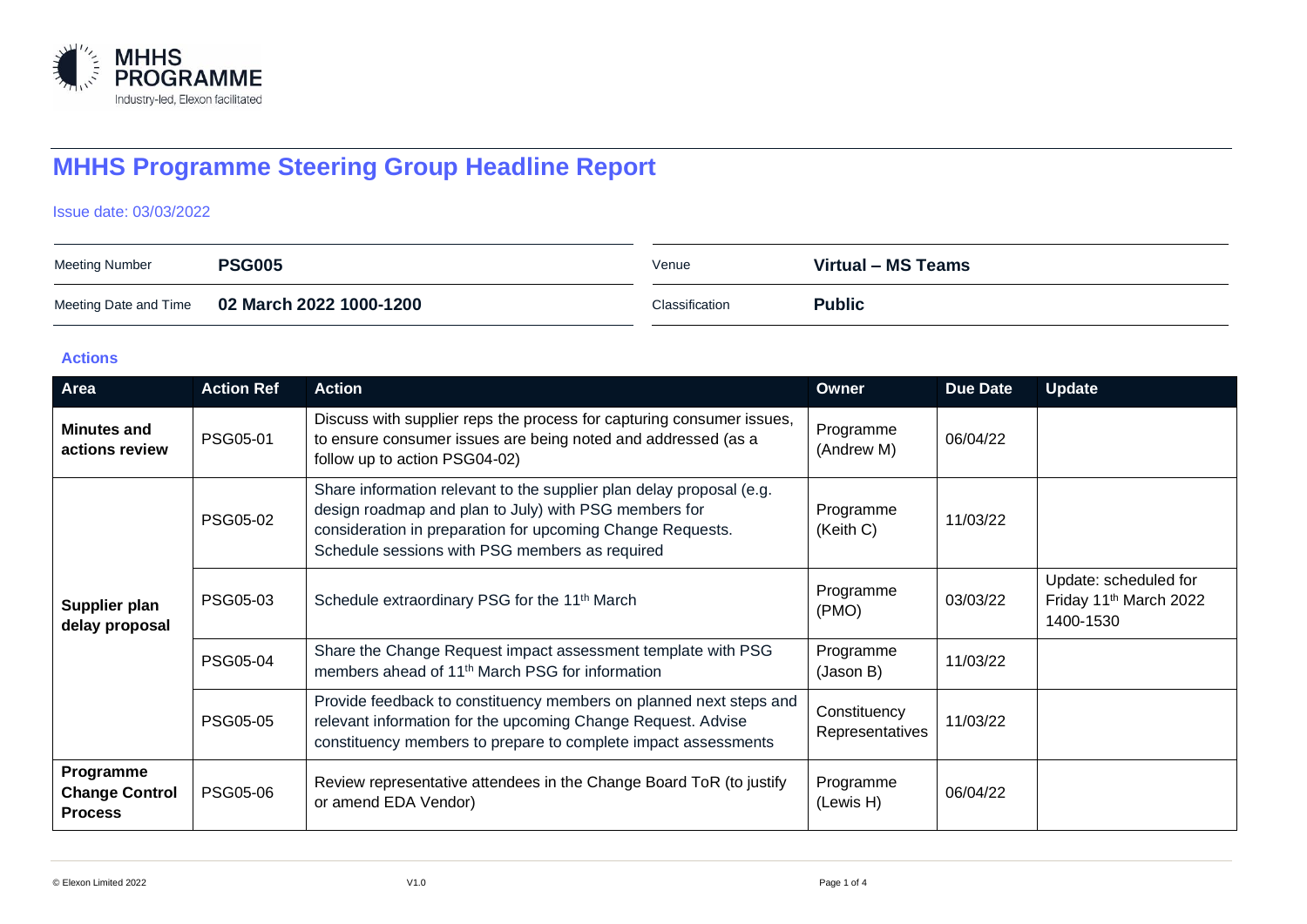| Programme<br>Cooperation<br><b>Principles and</b><br>Ways of<br>Working | <b>PSG05-07</b> | Take the Programme Cooperation Principles and Ways of Working to<br>CCAG. Ask code bodies to socialise with relevant parties                | Programme<br>(Andrew<br>M/PMO) | 23/03/22 |                                                                                                                                                                                                      |
|-------------------------------------------------------------------------|-----------------|---------------------------------------------------------------------------------------------------------------------------------------------|--------------------------------|----------|------------------------------------------------------------------------------------------------------------------------------------------------------------------------------------------------------|
|                                                                         | <b>PSG05-08</b> | Provide feedback at April PSG on how the programme has done/is<br>doing stakeholder engagement in relation to the Cooperation<br>Principles | Programme<br>(Jason)           | 06/04/22 |                                                                                                                                                                                                      |
|                                                                         | PSG05-09        | Review the format and content of the PPC status dashboard                                                                                   | Programme                      | 06/04/22 |                                                                                                                                                                                                      |
| Programme<br><b>Dashboards</b>                                          | <b>PSG05-10</b> | Circulate the full RAID Log to PSG members                                                                                                  | Programme<br>(PMO)             | 03/03/22 | Update: shared with PSG<br>members alongside the<br><b>Headline Report</b>                                                                                                                           |
| <b>Other</b>                                                            | PSG05-11        | Collate views of PSG members on their preference for in-person<br>attendance to PSG                                                         | Programme<br>(PMO)             | 03/03/22 | Update: views have been<br>requested from PSG<br>members alongside the<br>Headline Report. For April<br>PSG, the MHHS<br>Programme team will be<br>on site and PSG members<br>can join if they wish. |
|                                                                         | PSG05-12        | Review PSG ToR to ensure ToR are 'delivery focused'                                                                                         | Programme<br>(Jason)           | 06/04/22 |                                                                                                                                                                                                      |
|                                                                         | PSG05-13        | Move 1 <sup>st</sup> June PSG to following Wednesday PM (8 <sup>th</sup> June)                                                              | Programme<br>(PMO)             | 06/04/22 | Update: moved to<br>Wednesday 8 <sup>th</sup> June 2022<br>1400-1600 (to avoid<br>potential clash with DAG)                                                                                          |

## **Decisions**

| Area                                              | Dec Ref   | <b>Decision</b>                                                                                                                                                          |
|---------------------------------------------------|-----------|--------------------------------------------------------------------------------------------------------------------------------------------------------------------------|
| Supplier plan<br>delay proposal                   | PSG-DEC06 | The Programme will follow the proposed plan (as per the slides) for concluding the Supplier Plan Delay Proposal                                                          |
| Programme<br>Cooperation<br><b>Principles and</b> | PSG-DEC07 | The Programme approved the Programme Cooperation Principles and the approach for including these in the Programme<br>Governance Framework via the Change Control process |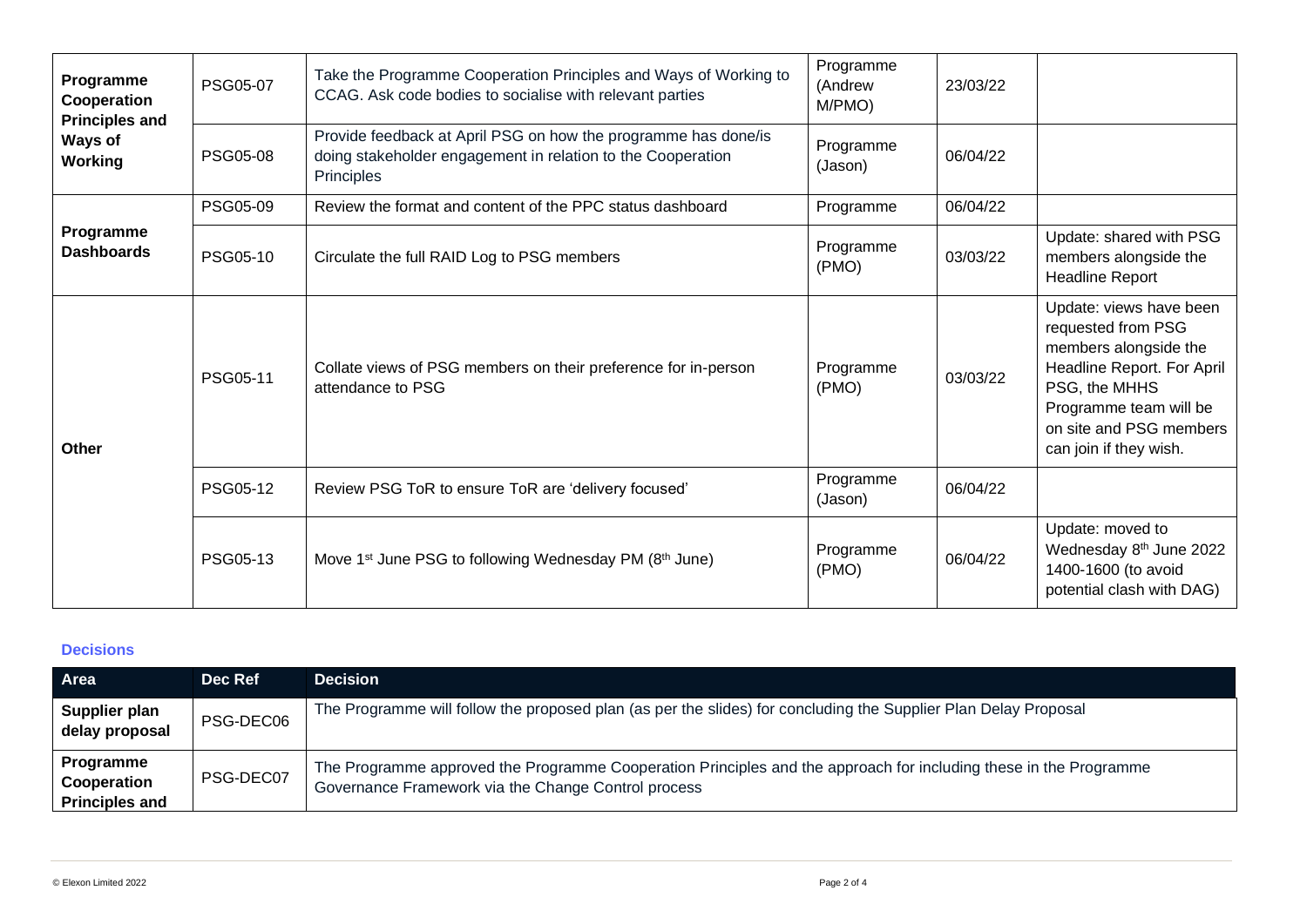| <b>Ways of</b><br>Working                          |           |                                                               |
|----------------------------------------------------|-----------|---------------------------------------------------------------|
| <b>MHHS</b><br>Governance<br>Framework<br>Approval | PSG-DEC08 | The new version of the MHHS Governance Framework was approved |

## **Key Discussion Items**

| Area                                                                    | <b>Discussion</b>                                                                                                                                                                                                                                                                                                                                                                                                                                                                                                                                                                                                             |
|-------------------------------------------------------------------------|-------------------------------------------------------------------------------------------------------------------------------------------------------------------------------------------------------------------------------------------------------------------------------------------------------------------------------------------------------------------------------------------------------------------------------------------------------------------------------------------------------------------------------------------------------------------------------------------------------------------------------|
| Independent<br>Programme<br><b>Assurer (IPA)</b><br><b>Introduction</b> | The IPA provided an overview of their team, role, objectives and proposed framework (see slides for full detail). The IPA are planning sessions with<br>industry representatives and the Programme and will be reaching out shortly.                                                                                                                                                                                                                                                                                                                                                                                          |
| <b>Supplier Plan</b><br><b>Delay</b><br><b>Proposal</b>                 | The Programme presented activity undertaken since the February PSG to resolve the Supplier Plan Delay Proposal. This included an overview of<br>information provided to suppliers in supplier discussions and output 'Key Themes'. The Programme presented a proposed plan for resolving the delay<br>proposal. This included two Change Request scenarios for delays to M5 - one for a compromise delay to July 2022 and one for the original Supplier<br>proposal.                                                                                                                                                          |
|                                                                         | The Programme clarified queries such as the content of impact assessments within the Change Control process (see action PSG05-05) and reiterated<br>Programme confidence that the compromise scenario would still result in M5 delivery and would not result in delay to later milestones. The Programme<br>believes the Design will receive sufficient engagement from suppliers by July, and that the risk changes to the baselined design after M5 is low. The<br>Programme will undertake a risk assessment at M5 to ensure this is the case.                                                                             |
|                                                                         | The PSG agreed to follow the plan as presented (PSG-DEC06) and schedule an extraordinary PSG for 11 <sup>th</sup> March. A number of actions are required in<br>preparation for the PSG 11 <sup>th</sup> March (PSG05-02 to 05-05).                                                                                                                                                                                                                                                                                                                                                                                           |
| Programme<br>Change<br><b>Control</b><br><b>Process</b>                 | The Programme presented the proposed Change Control process for comments and feedback. Some clarifications were provided, such as that the<br>effectiveness of the Change Control process would be reviewed on an ongoing basis and that parties would be supported throughout the process, once<br>a Change has been raised. An action was taken to review the membership of the Change Board (action PSG05-06) following queries to EDA Vendor<br>representation. The Programme confirmed the next step were to review and sign off the Change Control process with the IPA and Ofgem.                                      |
| Programme<br>Cooperation<br><b>Principles</b><br>and Ways of<br>Working | The Programme presented the proposals for Cooperation Principles for approval, adding that the Principles could be written within the BSC but that the<br>Programme believes the MHHS Governance Framework would be sufficient. A query was raised on how the Programme had and would engage with<br>Programme Participants to ensure appropriate views have been considered. The Programme clarified that all views would be considered via the Impact<br>Assessment process undertaken as part of the planned Change Request, but took further actions to ensure engagement was sufficient (actions PSG05-<br>07 and 05-08) |
| <b>MHHS</b><br>Governance                                               | The Programme asked for approval on the new version of the MHHS Governance Framework. Some small queries were raised but these did not require<br>new changes to the Framework. The Framework was approved (PSG-DEC08).                                                                                                                                                                                                                                                                                                                                                                                                       |